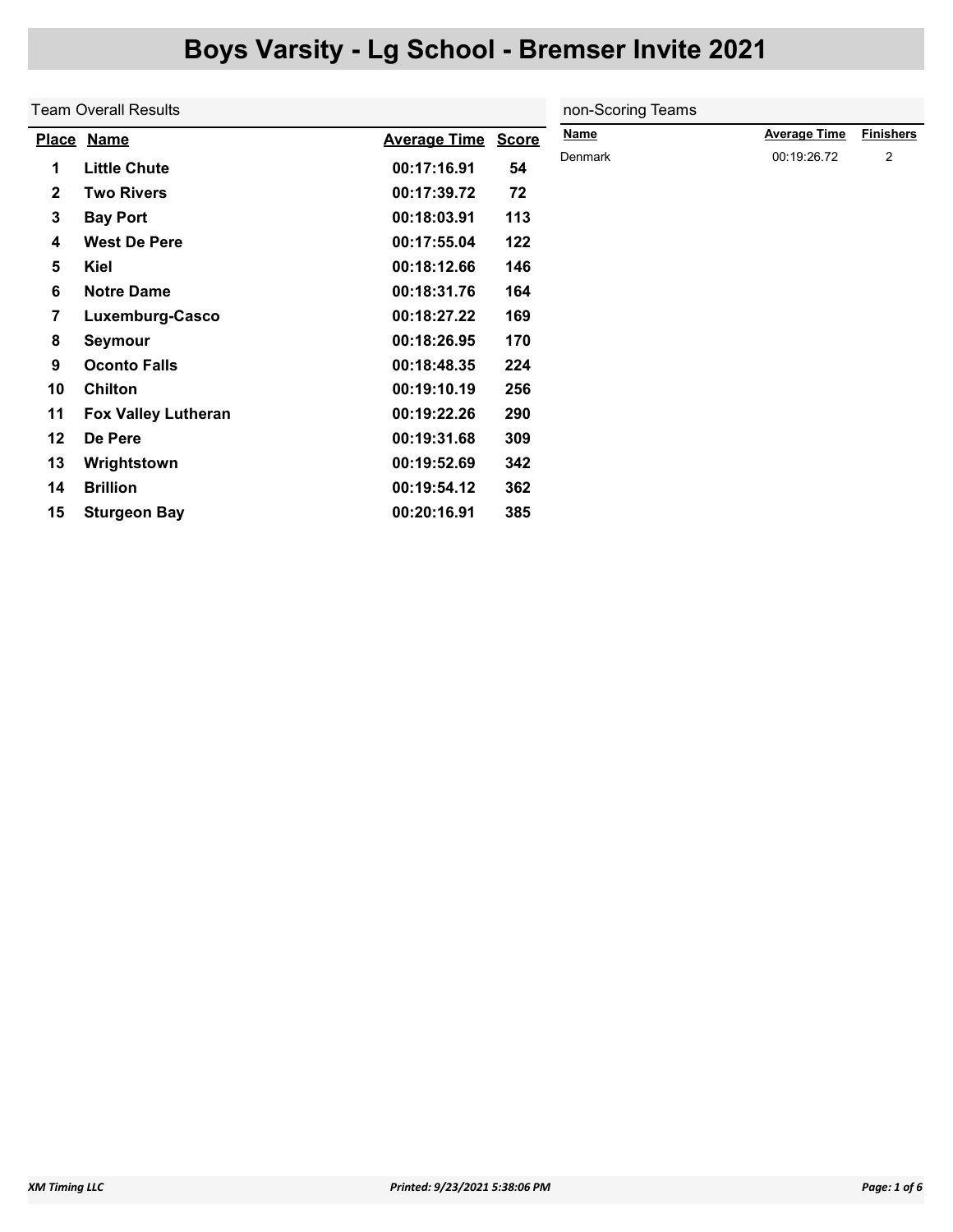Team Results

|                      | <b>Place Team Name</b> |                         |      |                               | <b>Average Time</b> | # of Finishers Team Score |              |
|----------------------|------------------------|-------------------------|------|-------------------------------|---------------------|---------------------------|--------------|
| 1                    | <b>Little Chute</b>    |                         |      |                               | 00:17:16.91         | 7                         | 54           |
|                      | <b>Team Position</b>   | <b>Overall Position</b> | Bib# | Name                          |                     | <b>Chip Time</b>          | <b>Score</b> |
|                      | 1                      | $\mathbf 2$             | 512  | <b>Riley Huss</b>             |                     | 00:16:22.41               | $\mathbf{2}$ |
|                      | 2                      | 4                       | 513  | <b>Caleb Mostek</b>           |                     | 00:16:57.68               | 4            |
|                      | 3                      | 6                       | 511  | <b>Mason Genke</b>            |                     | 00:17:05.18               | 6            |
|                      | 4                      | 14                      | 509  | Will Bakken                   |                     | 00:17:39.59               | 14           |
|                      | 5                      | 28                      | 514  | <b>Travis Reader</b>          |                     | 00:18:19.72               | 28           |
|                      | 6                      | 31                      | 510  | <b>Dominic Fletcher</b>       |                     | 00:18:26.32               | (31)         |
|                      | 7                      | 53                      | 515  | Trevor Wydeven                |                     | 00:19:12.99               | (52)         |
| $\mathbf{2}$         | <b>Two Rivers</b>      |                         |      |                               | 00:17:39.72         | 7                         | 72           |
|                      | <b>Team Position</b>   | <b>Overall Position</b> | Bib# | Name                          |                     | <b>Chip Time</b>          | <b>Score</b> |
|                      | 1                      | 9                       | 1189 | Eli Gallagher                 |                     | 00:17:19.35               | 9            |
|                      | 2                      | 13                      | 1190 | <b>Carson Kadow</b>           |                     | 00:17:38.27               | 13           |
|                      | 3                      | 15                      | 1188 | <b>Zach Fries</b>             |                     | 00:17:41.15               | 15           |
|                      | 4                      | 16                      | 1192 | <b>Brice Radandt</b>          |                     | 00:17:42.19               | 16           |
|                      | 5                      | 19                      | 1191 | <b>Caleb Kurth</b>            |                     | 00:17:57.62               | 19           |
|                      | 6                      | 56                      | 1193 | <b>Bergen Schmid</b>          |                     | 00:19:20.84               | (55)         |
|                      | $\overline{7}$         | 78                      | 1194 | Ekin Yang                     |                     | 00:19:56.05               | (77)         |
| 3                    | <b>Bay Port</b>        |                         |      |                               | 00:18:03.91         | 7                         | 113          |
|                      | <b>Team Position</b>   | <b>Overall Position</b> | Bib# | <b>Name</b>                   |                     | <b>Chip Time</b>          | <b>Score</b> |
|                      | 1                      | 12                      | 105  | <b>Landen Heim</b>            |                     | 00:17:31.47               | 12           |
|                      | 2                      | 18                      | 110  | <b>Dylan Shulstad</b>         |                     | 00:17:50.86               | 18           |
|                      | 3                      | 20                      | 108  | <b>Grant Rocheleau</b>        |                     | 00:17:59.30               | 20           |
|                      | 4                      | 29                      | 106  | <b>Steven North</b>           |                     | 00:18:23.22               | 29           |
|                      | 5                      | 34                      | 107  | <b>Nicholas Pufall</b>        |                     | 00:18:34.71               | 34           |
|                      | 6                      | 52                      | 109  | Dax Ruplinger                 |                     | 00:19:12.71               | (51)         |
|                      | 7                      | 65                      | 127  | <b>Zach Gonnering</b>         |                     | 00:19:35.57               | (64)         |
| 4                    | <b>West De Pere</b>    |                         |      |                               | 00:17:55.04         | 7                         | 122          |
|                      | <b>Team Position</b>   | <b>Overall Position</b> | Bib# | <b>Name</b>                   |                     | <b>Chip Time</b>          | <b>Score</b> |
|                      | 1                      | 1                       | 1232 | Noah Jahnke                   |                     | 00:16:09.86               | 1            |
|                      | 2                      | 17                      | 1236 | <b>Matthew Schmoll</b>        |                     | 00:17:43.79               | 17           |
|                      | 3                      | 25                      | 1237 | <b>Zach Suda</b>              |                     | 00:18:18.23               | 25           |
|                      | 4                      | 39                      | 1251 | <b>Vaughn Gerrits</b>         |                     | 00:18:39.04               | 38           |
|                      | 5                      | 42                      | 1233 | <b>Lucius Janquart</b>        |                     | 00:18:44.28               | 41           |
|                      | 6                      | 43                      | 1246 | Evan Bowe                     |                     | 00:18:47.14               | (42)         |
|                      | $\overline{7}$         | 46                      | 1234 | Alek Kralovec                 |                     | 00:18:50.78               | (45)         |
| 5                    | Kiel                   |                         |      |                               | 00:18:12.66         | $\overline{\mathbf{7}}$   | 146          |
|                      | <b>Team Position</b>   | <b>Overall Position</b> | Bib# | <b>Name</b>                   |                     | <b>Chip Time</b>          | <b>Score</b> |
|                      | 1                      | 5                       | 471  | <b>Pierce Arenz</b>           |                     | 00:17:02.09               | 5            |
|                      | 2                      | 11                      | 477  | <b>Ethan Vander Meer</b>      |                     | 00:17:29.35               | 11           |
|                      | 3                      | 33                      | 474  | Owen Korb                     |                     | 00:18:30.25               | 33           |
|                      | 4                      | 40                      | 473  | <b>Alex Karls</b>             |                     | 00:18:39.18               | 39           |
|                      | 5                      | 59                      | 475  | Luke Milski                   |                     | 00:19:22.42               | 58           |
|                      | 6                      | 83                      | 472  | <b>Hayden Cafferty</b>        |                     | 00:20:09.94               | (82)         |
|                      | $\overline{7}$         | 86                      | 476  | Kaden Reiss                   |                     | 00:20:15.55               | (85)         |
| 6                    | <b>Notre Dame</b>      |                         |      |                               | 00:18:31.76         | 7                         | 164          |
|                      | <b>Team Position</b>   | <b>Overall Position</b> | Bib# | Name                          |                     | <b>Chip Time</b>          | <b>Score</b> |
|                      | 1                      | 22                      | 828  | <b>Lachlan Chambers</b>       |                     | 00:18:08.65               | 22           |
|                      | 2                      | 23                      | 829  | <b>Ethan Crane</b>            |                     | 00:18:13.50               | 23           |
| <b>XM Timing LLC</b> |                        |                         |      | Printed: 9/23/2021 5:38:06 PM |                     |                           | Page: 2 of 6 |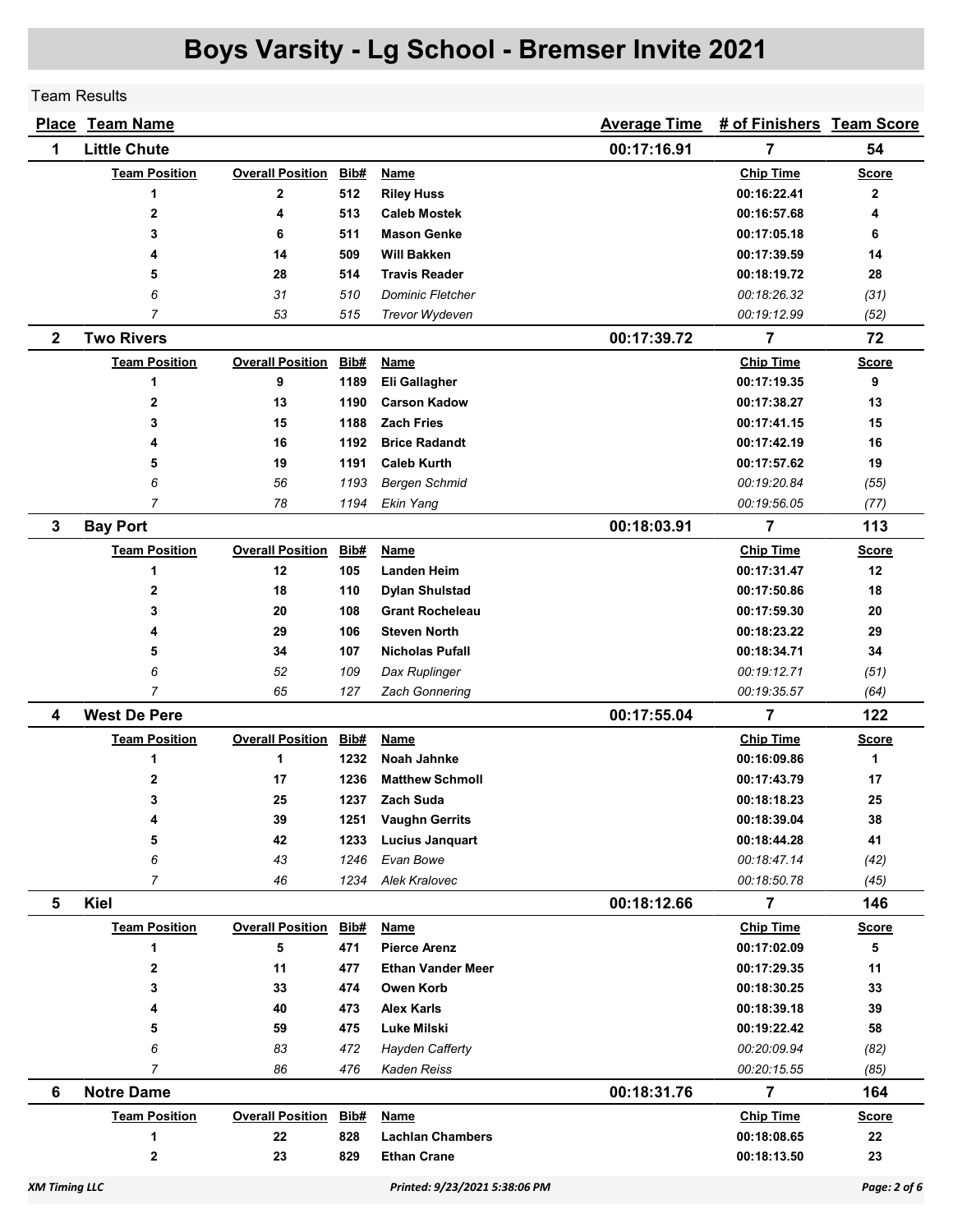|                      | 3                          | 26                      | 831  | <b>Jack Frelich</b>           |             | 00:18:19.22             | 26             |
|----------------------|----------------------------|-------------------------|------|-------------------------------|-------------|-------------------------|----------------|
|                      | 4                          | 37                      | 833  | <b>Owen Prosser</b>           |             | 00:18:36.08             | 37             |
|                      | 5                          | 57                      | 834  | <b>Simon Wied</b>             |             | 00:19:21.35             | 56             |
|                      | 6                          | 77                      | 830  | Evan Ertman                   |             | 00:19:52.97             | (76)           |
|                      | 7                          | 79                      | 832  | <b>Tyler Neveau</b>           |             | 00:19:57.87             | (78)           |
| $\overline{7}$       | Luxemburg-Casco            |                         |      |                               | 00:18:27.22 | $\overline{7}$          | 169            |
|                      | <b>Team Position</b>       | <b>Overall Position</b> | Bib# | <b>Name</b>                   |             | <b>Chip Time</b>        | <b>Score</b>   |
|                      | 1                          | 10                      | 559  | <b>Gabe Havel</b>             |             | 00:17:22.01             | 10             |
|                      | $\mathbf{2}$               | 30                      | 561  | <b>Hudson Thiry</b>           |             | 00:18:23.29             | 30             |
|                      | 3                          | 32                      | 557  | <b>Lance Cherovsky</b>        |             | 00:18:28.24             | 32             |
|                      | 4                          | 36                      | 560  | <b>Michael Otradovec</b>      |             | 00:18:35.65             | 36             |
|                      | 5                          | 62                      | 563  | Weiss Waege                   |             | 00:19:26.93             | 61             |
|                      | 6                          | 71                      | 583  | Eric Van Ess                  |             | 00:19:43.34             | (70)           |
|                      | 7                          | 74                      | 574  | Reagan Doell                  |             | 00:19:47.51             | (73)           |
| 8                    | Seymour                    |                         |      |                               | 00:18:26.95 | 6                       | 170            |
|                      | <b>Team Position</b>       | <b>Overall Position</b> | Bib# | <b>Name</b>                   |             | <b>Chip Time</b>        | <u>Score</u>   |
|                      | 1                          | 7                       | 1117 | <b>Jason Skinkis</b>          |             | 00:17:05.51             | $\overline{7}$ |
|                      | $\mathbf{2}$               | 24                      | 1118 | <b>Gunar Weyer</b>            |             | 00:18:14.77             | 24             |
|                      | 3                          | 41                      | 1114 | <b>Reid Clement</b>           |             | 00:18:41.19             | 40             |
|                      | 4                          | 47                      | 1119 | <b>Jacob Woldt</b>            |             | 00:18:54.25             | 46             |
|                      | 5                          | 54                      | 1116 | <b>Taren Schadrie</b>         |             | 00:19:19.05             | 53             |
|                      | 6                          | 76                      | 1115 | <b>Conner Patz</b>            |             | 00:19:49.74             | (75)           |
| 9                    | <b>Oconto Falls</b>        |                         |      |                               | 00:18:48.35 | 5                       | 224            |
|                      | <b>Team Position</b>       | <b>Overall Position</b> | Bib# | <b>Name</b>                   |             | <b>Chip Time</b>        | <b>Score</b>   |
|                      | 1                          | 8                       | 957  | <b>Joe Adams</b>              |             | 00:17:09.16             | 8              |
|                      | 2                          | 21                      | 956  | <b>Ben Adams</b>              |             | 00:18:05.82             | 21             |
|                      | 3                          | 58                      | 961  | <b>Grant Yuma</b>             |             | 00:19:22.40             | 57             |
|                      | 4                          | 67                      | 959  | <b>Brant Laluzerne</b>        |             | 00:19:37.51             | 66             |
|                      | 5                          | 73                      | 960  | <b>Emerson Rice</b>           |             | 00:19:46.87             | 72             |
| 10                   | Chilton                    |                         |      |                               | 00:19:10.19 | $\overline{\mathbf{r}}$ | 256            |
|                      | <b>Team Position</b>       | <b>Overall Position</b> | Bib# | <b>Name</b>                   |             | <b>Chip Time</b>        | <b>Score</b>   |
|                      | 1                          | 35                      | 219  | <b>Brady Woelfel</b>          |             | 00:18:34.83             | 35             |
|                      | 2                          | 48                      | 214  | <b>Robert Kapral</b>          |             | 00:19:05.23             | 47             |
|                      | 3                          | 50                      | 215  | Lincoln Kuehn                 |             | 00:19:09.60             | 49             |
|                      |                            | 63                      | 213  | <b>Will Fuerbringer</b>       |             | 00:19:29.62             | 62             |
|                      | 5                          | 64                      | 217  | <b>Logan Platner</b>          |             | 00:19:31.65             | 63             |
|                      | 6                          | 69                      | 216  | <b>Kaleb Plate</b>            |             | 00:19:39.74             | (68)           |
|                      | 7                          | 94                      | 218  | Kile Sullivan                 |             | 00:21:11.58             | (92)           |
| 11                   | <b>Fox Valley Lutheran</b> |                         |      |                               | 00:19:22.26 | 5                       | 290            |
|                      | <b>Team Position</b>       | <b>Overall Position</b> | Bib# | Name                          |             | <b>Chip Time</b>        | <b>Score</b>   |
|                      | 1                          | 3                       | 379  | Drew Homan                    |             | 00:16:55.90             | 3              |
|                      | 2                          | 44                      | 378  | <b>Lincoln Boehm</b>          |             | 00:18:47.43             | 43             |
|                      | 3                          | 72                      | 380  | <b>Gabe Kramer</b>            |             | 00:19:45.51             | 71             |
|                      | 4                          | 81                      | 377  | Jacob Bickel                  |             | 00:20:02.92             | 80             |
|                      | 5                          | 95                      | 381  | <b>Bryce Poppy</b>            |             | 00:21:19.52             | 93             |
| 12                   | De Pere                    |                         |      |                               | 00:19:31.68 | 6                       | 309            |
|                      | <b>Team Position</b>       | <b>Overall Position</b> | Bib# | <b>Name</b>                   |             | <b>Chip Time</b>        | <b>Score</b>   |
|                      | 1                          | 45                      | 283  | <b>Garrett Foth</b>           |             | 00:18:49.28             | 44             |
|                      | 2                          | 51                      | 282  | <b>Bryce Bougie</b>           |             | 00:19:11.35             | 50             |
|                      | 3                          | 61                      | 287  | <b>Lincoln Pahl</b>           |             | 00:19:25.74             | 60             |
|                      |                            | 70                      | 284  | lan Foss                      |             | 00:19:40.34             | 69             |
|                      | 5                          | 88                      | 281  | <b>Vladimir Boettcher</b>     |             | 00:20:31.69             | 86             |
| <b>XM Timing LLC</b> |                            |                         |      | Printed: 9/23/2021 5:38:06 PM |             |                         | Page: 3 of 6   |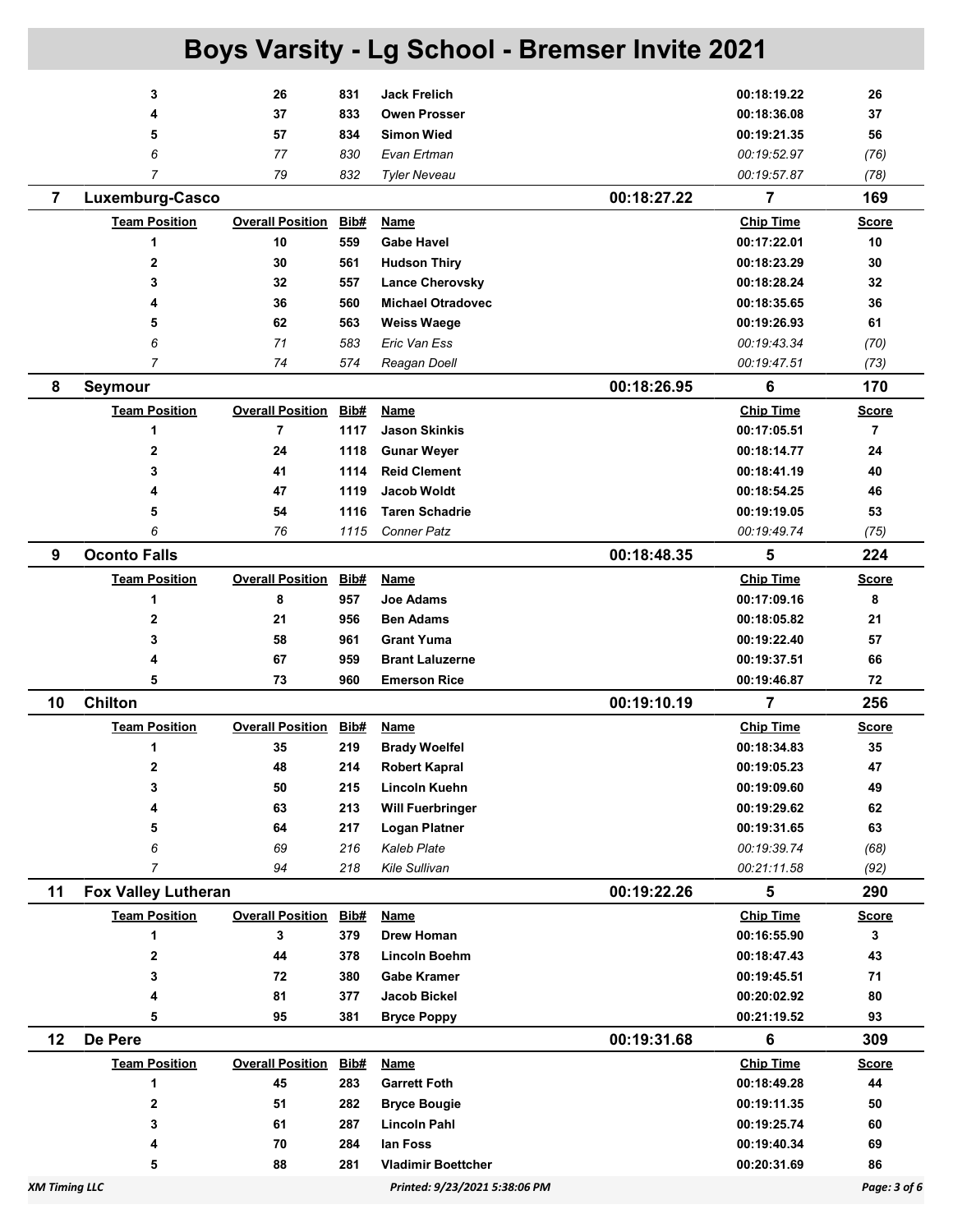|    | 6                    | 89                      | 286  | <b>Ethan Mathies</b>    |             | 00:20:33.12      | (87)         |
|----|----------------------|-------------------------|------|-------------------------|-------------|------------------|--------------|
| 13 | Wrightstown          |                         |      |                         | 00:19:52.69 | 6                | 342          |
|    | <b>Team Position</b> | <b>Overall Position</b> | Bib# | Name                    |             | <b>Chip Time</b> | <b>Score</b> |
|    | 1                    | 27                      | 1280 | <b>Marshall Edinger</b> |             | 00:18:19.25      | 27           |
|    | $\mathbf{2}$         | 68                      | 1282 | <b>Jackson Lamers</b>   |             | 00:19:37.78      | 67           |
|    | 3                    | 75                      | 1281 | <b>Everett Koltz</b>    |             | 00:19:48.07      | 74           |
|    | 4                    | 80                      | 1279 | Shea Cavanaugh          |             | 00:19:59.34      | 79           |
|    | 5                    | 97                      | 1284 | <b>Noah Witcpalek</b>   |             | 00:21:39.00      | 95           |
|    | 6                    | 99                      | 1278 | <b>Dominic Anderson</b> |             | 00:22:32.16      | (97)         |
| 14 | <b>Brillion</b>      |                         |      |                         | 00:19:54.12 | 7                | 362          |
|    | <b>Team Position</b> | <b>Overall Position</b> | Bib# | <b>Name</b>             |             | <b>Chip Time</b> | <b>Score</b> |
|    | 1                    | 49                      | 154  | <b>Jesse Alvarez</b>    |             | 00:19:08.79      | 48           |
|    | $\mathbf{2}$         | 60                      | 160  | <b>Alex Vandehey</b>    |             | 00:19:24.03      | 59           |
|    | 3                    | 84                      | 159  | <b>Trenton Nicklaus</b> |             | 00:20:12.13      | 83           |
|    | 4                    | 85                      | 158  | <b>Riley Nicklaus</b>   |             | 00:20:12.29      | 84           |
|    | 5                    | 90                      | 155  | <b>Isaak Breeden</b>    |             | 00:20:33.33      | 88           |
|    | 6                    | 91                      | 156  | <b>Ethan Fischer</b>    |             | 00:20:33.62      | (89)         |
|    | $\overline{7}$       | 92                      | 157  | <b>Michael Fischer</b>  |             | 00:20:44.65      | (90)         |
| 15 | <b>Sturgeon Bay</b>  |                         |      |                         | 00:20:16.91 | 7                | 385          |
|    | <b>Team Position</b> | <b>Overall Position</b> | Bib# | Name                    |             | <b>Chip Time</b> | <b>Score</b> |
|    | 1                    | 55                      | 1168 | Jace Johnson            |             | 00:19:19.24      | 54           |
|    | 2                    | 66                      | 1167 | <b>Bennet Johnson</b>   |             | 00:19:36.45      | 65           |
|    | 3                    | 82                      | 1164 | <b>Tristen Brilla</b>   |             | 00:20:04.63      | 81           |
|    | 4                    | 93                      | 1170 | <b>Tre Wienke</b>       |             | 00:21:03.33      | 91           |
|    | 5                    | 96                      | 1166 | <b>Bryce Hansen</b>     |             | 00:21:20.89      | 94           |
|    | 6                    | 98                      | 1169 | Andrew Konop            |             | 00:22:23.73      | (96)         |
|    | $\overline{7}$       | 100                     | 1165 | <b>Glenn Faller</b>     |             | 00:24:16.00      | (98)         |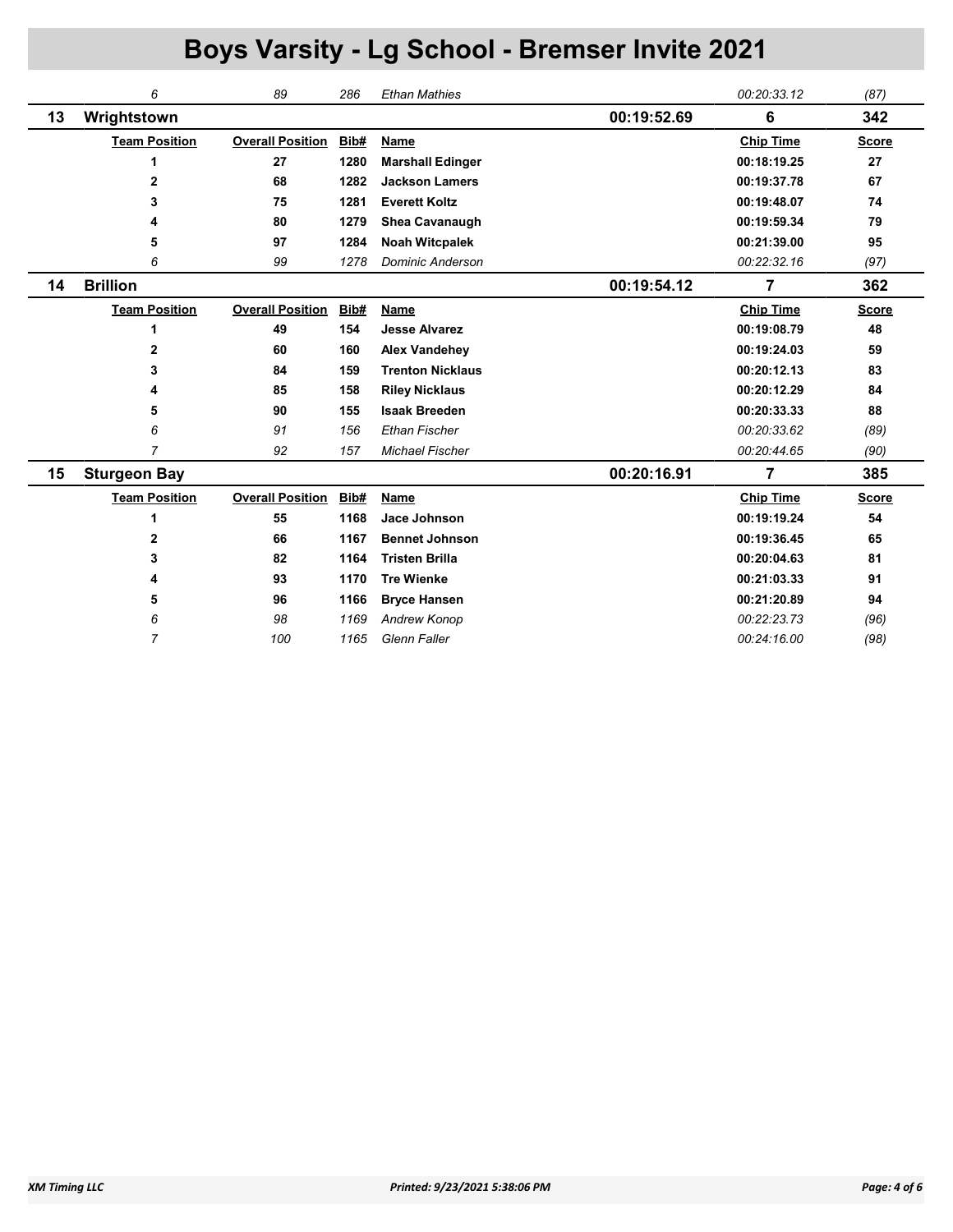#### Individual Overall Results

| <b>Overall</b> |      |      | Score Bib# Name          | <b>Class</b> | <b>Chip Time</b> | <u>Team</u>                |
|----------------|------|------|--------------------------|--------------|------------------|----------------------------|
| 1              | 1    | 1232 | Noah Jahnke              | JR.          | 00:16:09.86      | <b>West De Pere</b>        |
| 2              | 2    | 512  | <b>Riley Huss</b>        | JR           | 00:16:22.41      | <b>Little Chute</b>        |
| 3              | 3    | 379  | Drew Homan               | <b>SR</b>    | 00:16:55.90      | <b>Fox Valley Lutheran</b> |
| 4              | 4    | 513  | <b>Caleb Mostek</b>      | SR           | 00:16:57.68      | <b>Little Chute</b>        |
| 5              | 5    | 471  | <b>Pierce Arenz</b>      | SO           | 00:17:02.09      | Kiel                       |
| 6              | 6    | 511  | <b>Mason Genke</b>       | <b>SR</b>    | 00:17:05.18      | <b>Little Chute</b>        |
| 7              | 7    | 1117 | <b>Jason Skinkis</b>     | <b>JR</b>    | 00:17:05.51      | Seymour                    |
| 8              | 8    | 957  | Joe Adams                | <b>SR</b>    | 00:17:09.16      | <b>Oconto Falls</b>        |
| 9              | 9    | 1189 | Eli Gallagher            | <b>FR</b>    | 00:17:19.35      | <b>Two Rivers</b>          |
| 10             | 10   | 559  | <b>Gabe Havel</b>        | JR           | 00:17:22.01      | Luxemburg-Casco            |
| 11             | 11   | 477  | <b>Ethan Vander Meer</b> | SO           | 00:17:29.35      | Kiel                       |
| 12             | 12   | 105  | Landen Heim              | JR           | 00:17:31.47      | <b>Bay Port</b>            |
| 13             | 13   | 1190 | <b>Carson Kadow</b>      | <b>FR</b>    | 00:17:38.27      | Two Rivers                 |
| 14             | 14   | 509  | Will Bakken              | JR           | 00:17:39.59      | <b>Little Chute</b>        |
| 15             | 15   | 1188 | <b>Zach Fries</b>        | <b>SR</b>    | 00:17:41.15      | <b>Two Rivers</b>          |
| 16             | 16   | 1192 | <b>Brice Radandt</b>     | FR           | 00:17:42.19      | <b>Two Rivers</b>          |
| 17             | 17   | 1236 | <b>Matthew Schmoll</b>   | JR           | 00:17:43.79      | <b>West De Pere</b>        |
| 18             | 18   | 110  | <b>Dylan Shulstad</b>    | SR           | 00:17:50.86      | <b>Bay Port</b>            |
| 19             | 19   | 1191 | <b>Caleb Kurth</b>       | JR           | 00:17:57.62      | <b>Two Rivers</b>          |
| 20             | 20   | 108  | <b>Grant Rocheleau</b>   | SR           | 00:17:59.30      | <b>Bay Port</b>            |
| 21             | 21   | 956  | <b>Ben Adams</b>         | FR           | 00:18:05.82      | <b>Oconto Falls</b>        |
| 22             | 22   | 828  | <b>Lachlan Chambers</b>  | <b>SO</b>    | 00:18:08.65      | <b>Notre Dame</b>          |
| 23             | 23   | 829  | <b>Ethan Crane</b>       | JR           | 00:18:13.50      | <b>Notre Dame</b>          |
| 24             | 24   | 1118 | <b>Gunar Weyer</b>       | SR           | 00:18:14.77      | Seymour                    |
| 25             | 25   | 1237 | Zach Suda                | SR           | 00:18:18.23      | <b>West De Pere</b>        |
| 26             | 26   | 831  | <b>Jack Frelich</b>      | FR           | 00:18:19.22      | <b>Notre Dame</b>          |
| 27             | 27   | 1280 | <b>Marshall Edinger</b>  | JR           | 00:18:19.25      | Wrightstown                |
| 28             | 28   | 514  | <b>Travis Reader</b>     | <b>SO</b>    | 00:18:19.72      | <b>Little Chute</b>        |
| 29             | 29   | 106  | <b>Steven North</b>      | <b>SR</b>    | 00:18:23.22      | <b>Bay Port</b>            |
| 30             | 30   | 561  | <b>Hudson Thiry</b>      | FR           | 00:18:23.29      | Luxemburg-Casco            |
| 31             | (31) | 510  | <b>Dominic Fletcher</b>  | FR           | 00:18:26.32      | <b>Little Chute</b>        |
| 32             | 32   | 557  | <b>Lance Cherovsky</b>   | <b>SO</b>    | 00:18:28.24      | Luxemburg-Casco            |
| 33             | 33   | 474  | Owen Korb                | SO           | 00:18:30.25      | Kiel                       |
| 34             | 34   | 107  | <b>Nicholas Pufall</b>   | FR           | 00:18:34.71      | <b>Bay Port</b>            |
| 35             | 35   | 219  | <b>Brady Woelfel</b>     | JR           | 00:18:34.83      | Chilton                    |
| 36             | 36   | 560  | <b>Michael Otradovec</b> | SR           | 00:18:35.65      | Luxemburg-Casco            |
| 37             | 37   | 833  | <b>Owen Prosser</b>      | FR           | 00:18:36.08      | <b>Notre Dame</b>          |
| 38             | 0    | 364  | <b>Brett Soquet</b>      | JR           | 00:18:37.71      | Denmark                    |
| 39             | 38   | 1251 | <b>Vaughn Gerrits</b>    | JR           | 00:18:39.04      | <b>West De Pere</b>        |
| 40             | 39   | 473  | <b>Alex Karls</b>        | <b>SR</b>    | 00:18:39.18      | Kiel                       |
| 41             | 40   | 1114 | <b>Reid Clement</b>      | JR           | 00:18:41.19      | Seymour                    |
| 42             | 41   | 1233 | Lucius Janquart          | SO           | 00:18:44.28      | <b>West De Pere</b>        |
| 43             | (42) | 1246 | Evan Bowe                | SR           | 00:18:47.14      | West De Pere               |
| 44             | 43   | 378  | <b>Lincoln Boehm</b>     | <b>FR</b>    | 00:18:47.43      | <b>Fox Valley Lutheran</b> |
| 45             | 44   | 283  | <b>Garrett Foth</b>      | SR           | 00:18:49.28      | De Pere                    |
| 46             | (45) | 1234 | Alek Kralovec            | SR           | 00:18:50.78      | West De Pere               |
| 47             | 46   | 1119 | Jacob Woldt              | SR           | 00:18:54.25      | Seymour                    |
| 48             | 47   | 214  | <b>Robert Kapral</b>     | SR           | 00:19:05.23      | Chilton                    |
| 49             | 48   | 154  | <b>Jesse Alvarez</b>     | JR           | 00:19:08.79      | <b>Brillion</b>            |
| 50             | 49   | 215  | Lincoln Kuehn            | FR           | 00:19:09.60      | Chilton                    |
| 51             | 50   | 282  | <b>Bryce Bougie</b>      | <b>FR</b>    | 00:19:11.35      | De Pere                    |